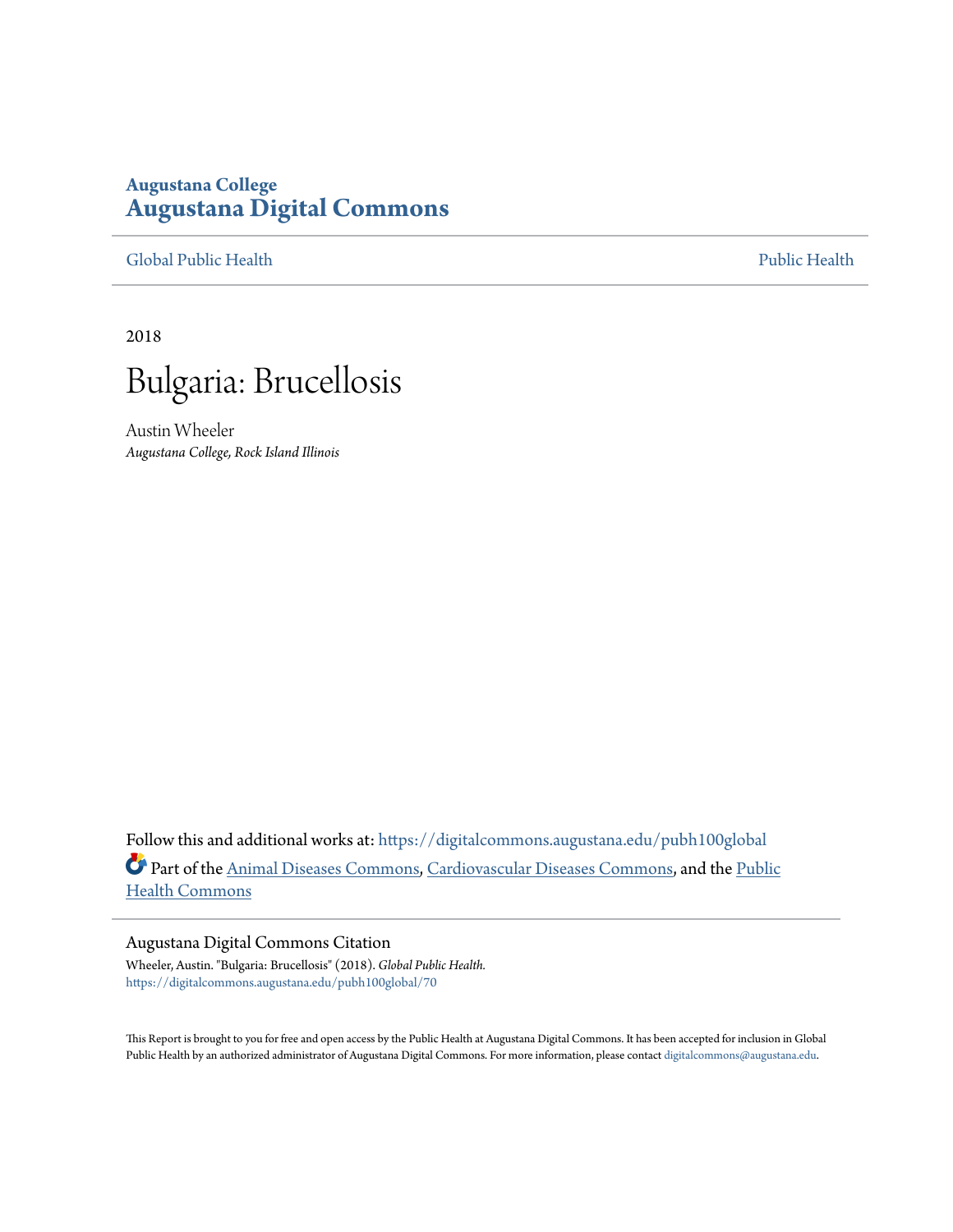## Brucellosis In Bulgaria

By: Austin Wheeler

Bulgaria is located in southern Europe, north of Greece and Turkey and south of Bulgaria. It has a border on the Black Sea and its western border is shared with Serbia on the northern side and Macedonia towards the south. The population of Bulgaria is 7,364,570 people. The majority of the people here are East -Orthodox Christian (76%). Muslims make up 10% of the population, Catholics make up 0.8% and Protestants make up 1.1%. The rest of the population was unaccounted for. Their government is made up of a unicameral assembly that is comprised of two hundred and forty elected members. They also elect presidents similarly to the way we do it, except they do presidential elections every five years instead of four.



*Google Maps*, Google, 

While the government seems to be running on a smooth system, it still has its issues. In a news article from Bulgaria, there was talk of citizens reporting feelings of dissatisfaction toward the way the government interacted with the economy. One of the major challenges faced by the

nation is poverty. They thought that there needed to be less government involvement in the economy and that that was the reason that so many people in the country are suffering the effects of poverty. In terms of external problems, they actually hold pretty good relationships with other countries. 

Brucellosis is a disease that is commonly shared among people who work on farms or other occupations that involve animals. It can cause an infection in the inner lining of the heart, but also can occur to any other organ in the body. However, in a community stricken by poverty things like rats carrying the disease in such close relation to people, the disease can spread there as well.



https://www.bing.com/images/search? q=brucellosis%20in%20cattle&qs=IM&form=QB IR&sp=2&pq=brucellosis%20in%20&sk=HS1&sc =3-

15&cvid=881D24C767114F8DA37AC18FA2FA84 66